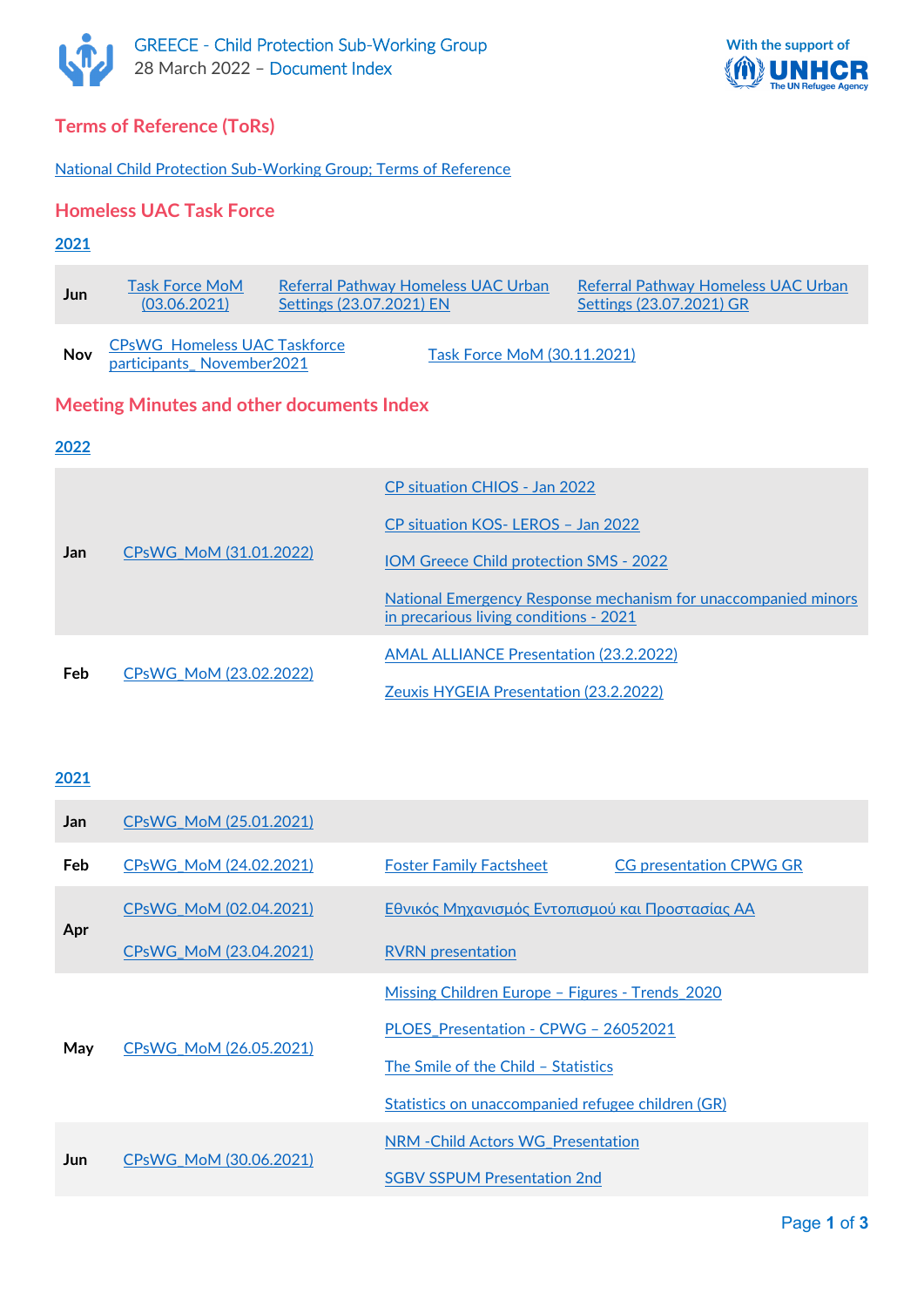



|            |                        | <b>UNICEF GBV Programme in Greece June 2021</b>   |
|------------|------------------------|---------------------------------------------------|
| Sep        | CPsWG MoM (23.09.2021) | NRM - Child Actors WG Presentation September 2021 |
| <b>Nov</b> | CPsWG MoM (05.11.2021) | <b>Mentorship Project SSPUAM</b>                  |
|            |                        | Unaccompanied minors in the juvenile penal system |
| <b>Dec</b> |                        | <b>Athens Comic Library</b>                       |
|            | CPsWG MoM (08.12.2021) | <b>GCR Presentation CADRE</b>                     |
|            |                        | <b>EFIVOS Presentation</b>                        |

### **2020**

| Jan                                                                           | CPsWG MoM (15.01.2020)           |                                                                                                                             |                                          |                                                                     |                                                                                          |
|-------------------------------------------------------------------------------|----------------------------------|-----------------------------------------------------------------------------------------------------------------------------|------------------------------------------|---------------------------------------------------------------------|------------------------------------------------------------------------------------------|
| Feb                                                                           | <b>CPsWG MoM</b><br>(27.02.2020) | Guardianship<br><b>METAdrasi CPsWG</b>                                                                                      | challeges CPsWG                          | UNHCR - Discontinuation of the Guardianship Programme - Impact $\&$ |                                                                                          |
| Mar                                                                           | CPsWG MoM (31.03.2020)           |                                                                                                                             |                                          |                                                                     |                                                                                          |
| Apr-<br>May                                                                   | <b>CPsWG MoM</b><br>(05.05.2020) | <b>UNHCR - Relocation of UAC</b><br>from Greece - CPsWG                                                                     |                                          | <b>IOM - Relocation of UAC from Greece- CPsWG</b>                   |                                                                                          |
| May                                                                           | <b>CPsWG MoM</b><br>(29.05.2020) | Guidance note on<br>reporting refugee<br>and migrant missing<br>children in<br><b>Greece_UNHCR</b><br><b>SoC with Annex</b> | developed!                               | Missing Children Europe News Miniila is back and it's been newly    |                                                                                          |
| Jul                                                                           | <b>CPsWG MoM</b><br>(23.07.2020) | Miniila App walk-<br>through                                                                                                | Miniila<br><u>App</u><br><b>Handbook</b> | TSOC_MISSING_ALERT_APP_GREECE                                       | Referral<br>Pathway<br><b>Homeless</b><br><b>UAC_Urban</b><br>settings (10 July<br>2020) |
| Sep                                                                           | <b>CPsWG MoM</b><br>(25.09.2020) | <b>Support The Walk -</b><br>5 minute read                                                                                  |                                          | The Walk - Creative Learning & Change                               |                                                                                          |
| $\mathbf{A}$ $\mathbf{B}$ $\mathbf{A}$ $\mathbf{B}$ $\mathbf{A}$ $\mathbf{B}$ | CDMCMA M MAMA                    |                                                                                                                             |                                          |                                                                     |                                                                                          |

**Nov** [CPsWG\\_MoM \(26.11.2020\)](https://data2.unhcr.org/en/documents/download/85090)

## **2019**

| Mar        | <b>CPsWG MoM</b><br>(20.03.2019) | Detention of UAC & Strategic<br><b>Litigation UNHCR CPsWG</b><br><b>Presentation</b>             | <b>EsWG School</b><br><b>Enrolment survey Dec</b><br>2018 CPsWg<br>Presentation | <b>Prolepsis CPsWG</b><br>Presentation        |
|------------|----------------------------------|--------------------------------------------------------------------------------------------------|---------------------------------------------------------------------------------|-----------------------------------------------|
| Apr        | <b>CPsWG MoM</b><br>(17.04.2019) | Annual Report 2018 for Children on the Move Network CPsWG Presentation                           |                                                                                 |                                               |
| May        | <b>CPsWG MoM</b><br>(15.05.2019) | Mental Health Structures for children and adolescents in<br><b>Greece MoH CPsWG Presentation</b> |                                                                                 | <b>Right After Care CPsWG</b><br>Presentation |
| <b>Jun</b> | <b>CPsWG MoM</b><br>(11.06.2019) | ChildRescue Project CpsWG Presentation 11.06.2019                                                |                                                                                 |                                               |